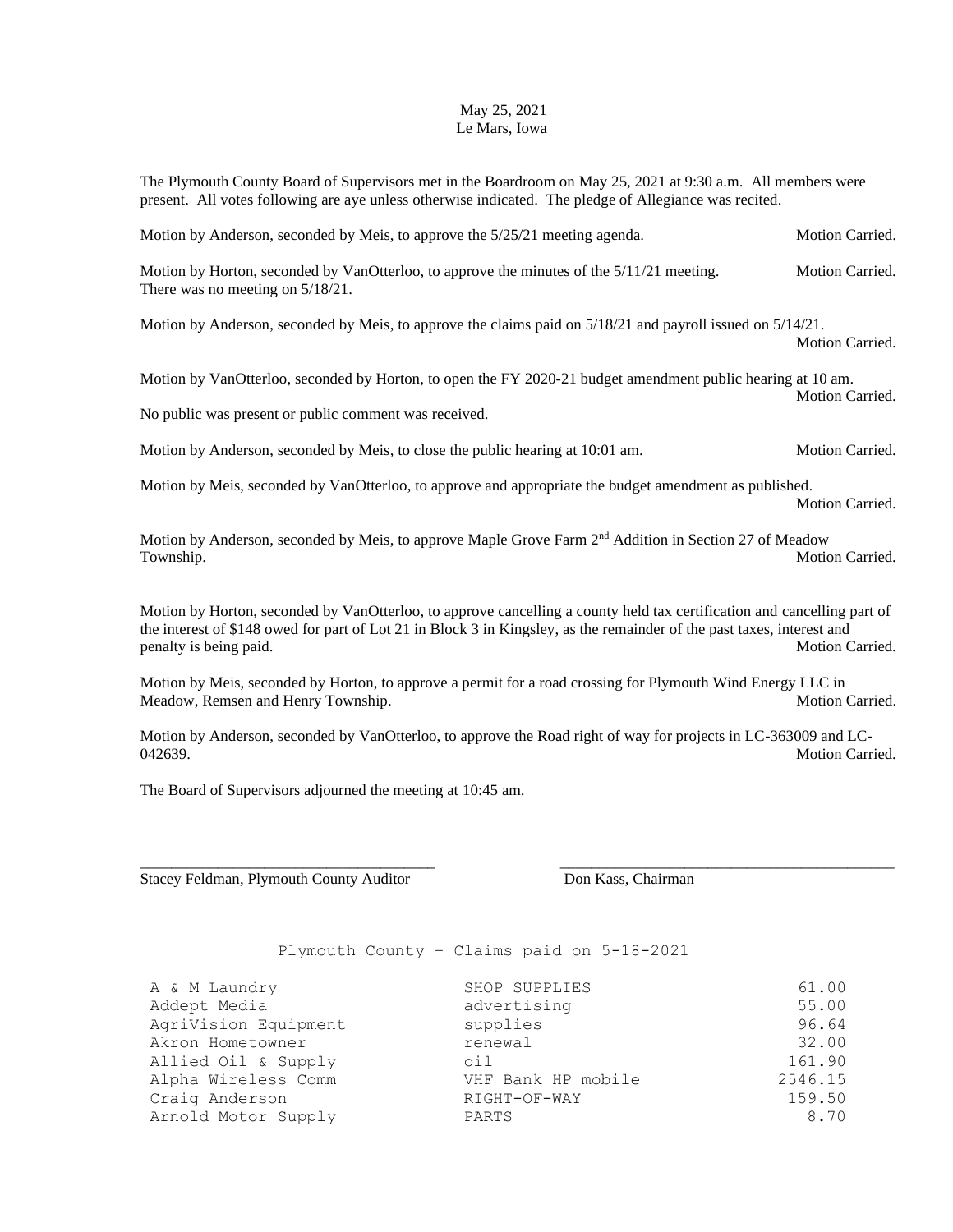| Bomgaars                              | supplies/parts                | 729.83   |
|---------------------------------------|-------------------------------|----------|
| Robert Brock                          | attorney fees                 | 188.55   |
| City of Brunsville                    | UTILITIES                     | 52.20    |
| Bugman Pest & Rodent                  | pest control                  | 50.00    |
| Jim Bybee Law Office                  | attorney fees                 | 894.00   |
| Carroll Construction Supply           | PARTS                         | 84.01    |
| Central Valley Ag                     | bagged oats                   | 15.50    |
| Chapman Overhead Door                 | <b>BUILDINGS</b>              | 360.00   |
| Culligan Water                        | parts                         | 99.99    |
| The Dailey Stop                       | fuel                          | 62.00    |
| Dell Marketing                        | office equipment, laptop      | 2300.11  |
| Victoria DeVos                        | misc. reimbursements          | 101.34   |
| Eakes Inc                             | supplies                      | 330.14   |
| Easy Clean Car Wash                   | car wash card                 | 55.00    |
| Fareway                               | kitchen supplies              | 147.04   |
| Farmers Coop-Craig                    | fuel                          | 1080.74  |
| Craig Feldman                         | painting labor                | 250.00   |
| Stacey Feldman                        | postage, civil service        | 50.35    |
| Floyd Valley Healthcare               | contract                      | 2357.85  |
| Woodward Youth Corporation            | Juvenile shelter care         | 1352.85  |
| Forestry Suppliers                    | fire tools                    | 145.20   |
| Frericks Repair                       | fuel                          | 1663.46  |
| Frontier                              | phone service                 | 1848.91  |
| Rebecca Galyen                        | RIGHT-OF-WAY                  | 2018.00  |
| GCC Alliance Concrete                 | BOX CULVERTS                  | 367.00   |
| Kyle Gengler                          | sign labor                    | 325.00   |
| Get Branded 360                       | apparel                       | 55.50    |
| Govconnection                         | computer supplies             | 461.13   |
| Graham Tire Co                        | tires reserve                 | 296.02   |
| Greenway Lawn Care                    | GROUNDS                       | 63.35    |
| Hardware Hank                         | custodian supplies            | 42.42    |
| Kirk Hatting                          | parts                         | 6.42     |
| City of Hinton                        | UTILITIES                     | 138.17   |
| Horizon Distribution                  | car wash card                 | 50.00    |
| HyVee                                 | supplies                      | 7.99     |
| ICCS                                  | annual membership             | 2000.00  |
| IDALS-Pesticide Bureau                | applicator certification      | 15.00    |
| Iowa County Attorney's Case           | prolaw annual fee             | 3840.00  |
| Iowa Law Enforcement Academy          | training course               | 1725.00  |
| Iowa Secretary of State               | NCOA cards                    | 3337.65  |
| Jack's Uniforms                       | uniform                       | 711.39   |
| Jensen Motors                         | Dodge Durango & repairs       | 25851.17 |
| J-W Tank Line                         | fuel                          | 2551.63  |
| Charles & Kay Kellen                  | RIGHT-OF-WAY                  | 2106.00  |
| <b>KEMPS</b>                          | kitchen supplies              | 203.45   |
| Klass Law Firm                        | legal fees                    | 167.00   |
| KLEM                                  | advertising                   | 250.00   |
| Wayne Kolbeck                         | RIGHT-OF-WAY                  | 3218.00  |
| Merry Kool                            | well closing                  | 500.00   |
| Kunkel Cleaning                       |                               | 1870.00  |
|                                       | cleaning services<br>supplies | 128.96   |
| Lampert Lumber<br>Doug Langel         | BORROW-WORK AREA-MISC.        | 121.88   |
|                                       |                               | 235.32   |
| Langel's Plbg, Htg<br>City of Le Mars | water heater repairs<br>water | 1031.06  |
| Le Mars Agri Center                   | water softener salt           | 506.65   |
|                                       |                               |          |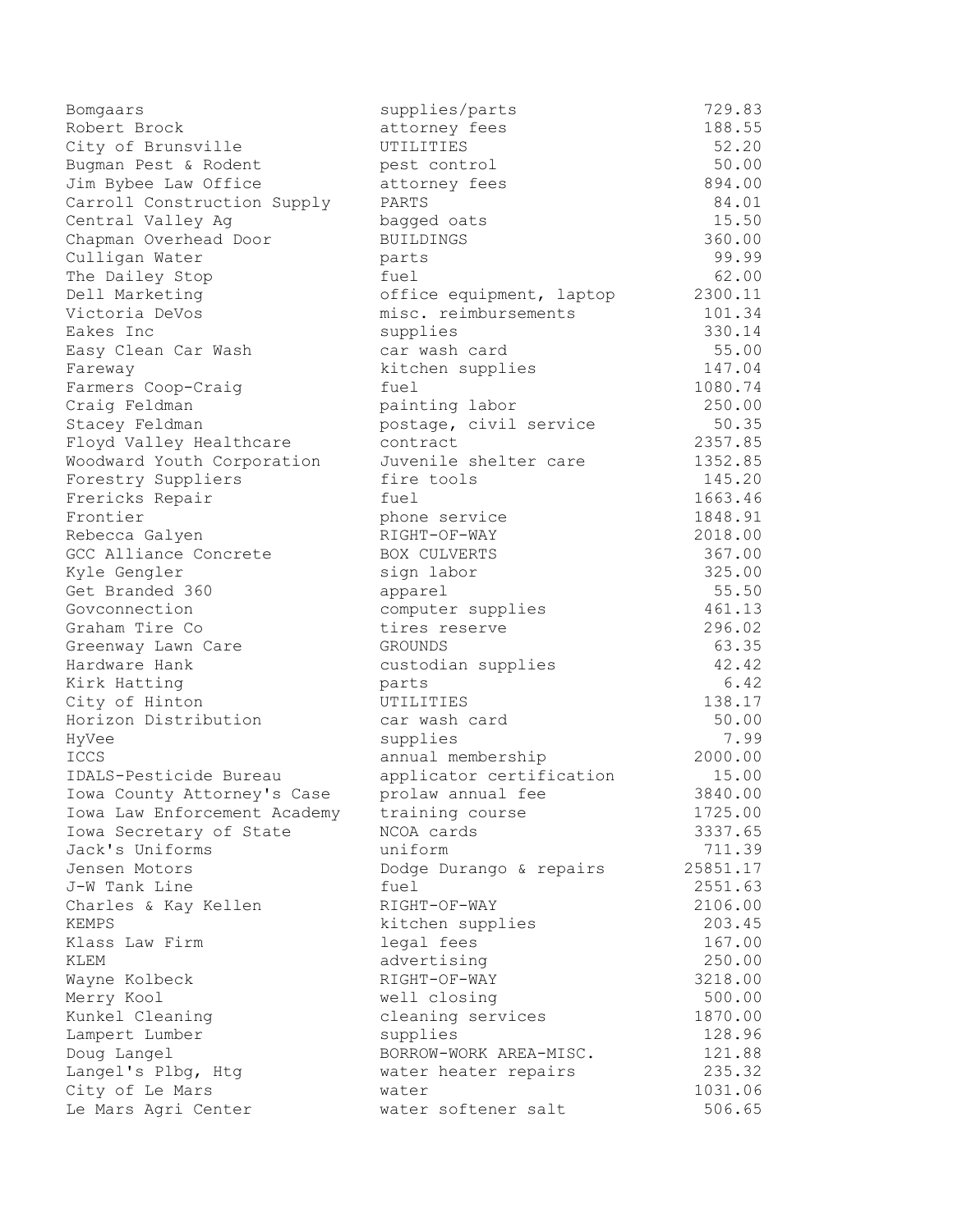| LeMars Daily Sentinel         | publications              | 482.33    |
|-------------------------------|---------------------------|-----------|
| L.G. Everist                  | <b>GRANULAR</b>           | 2074.63   |
| Mail Services                 | mailings                  | 382.23    |
| Bruce Manthe                  | RIGHT-OF-WAY              | 1800.00   |
| Menards                       | supplies                  | 454.49    |
| City of Merrill               | UTILITIES                 | 68.74     |
| MidAmerican Energy            | utilities                 | 5212.63   |
| Midwest Wheel                 | PARTS                     | 375.70    |
| Mike's Inc                    | cabin propane             | 3562.33   |
| Brenda Miller                 | Veterans comm. mtgs       | 474.00    |
| Mr Muffler                    | trailer tires             | 235.98    |
| Northern Lights Foodservice   | kitchen supplies          | 695.97    |
| Northside Glass Service       | OUTSIDE SERVICE           | 536.00    |
| O'Brien County Sheriff        | service                   | 44.00     |
| O.C. Sanitation               | Hillview garbage          | 91.00     |
| Oden Enterprises              | STRUCTURAL STEEL          | 22896.00  |
| Office Elements               | supplies                  | 147.76    |
| Dorthy Olson Life Estate      | RIGHT-OF-WAY              | 174.00    |
| Shawn Olson                   | ninite pro yearly license | 726.14    |
| One Office Solutions          | supplies                  | 210.77    |
| Dan Plueger                   | Veterans comm mtgs        | 287.32    |
| Ply Co Board of Health        | healthy aging grant       | 22516.90  |
| Ply Co Solid Waste Agency     | assessment/hauling        | 38429.77  |
| Ply Co Treasurer              | flex benefit reimb        | 1516.43   |
| Premier Communications        | phone service             | 3106.40   |
| Indira Probst                 | postage                   | 4.80      |
| Quality Lube Center           | service                   | 57.35     |
| Darin Raymond                 | qas                       | 37.00     |
| Red's Printing                | envelopes/printing        | 2710.25   |
| Remsen Bell Enterprise        | publications              | 211.10    |
| Rolling Oil                   | oil                       | 4245.84   |
| Dianna Rotta                  | BORROW-WORK AREA-MISC.    | 24.00     |
| Dan Ruhland                   | sign labor                | 325.00    |
| Sapp Bros. Petroleum          | fuel                      | 16903.90  |
| Wayne Schipper                | Veterans comm mtgs        | 320.16    |
| Schlotfeldt Engineering       | OUTSIDE ENGINEERING       | 1530.00   |
| Schneider Geospatial          | GIS mapping contract      | 18240.00  |
| Trudy Seng                    | boots-waders              | 315.54    |
| Sherwin Williams              | supplies                  | 125.01    |
| Shred-it                      | shredding                 | 66.02     |
| Sioux Commercial Sweeping     | MISCELLANEOUS             | 2025.00   |
| Sioux Sales Company           | office supplies           | 79.70     |
| Siouxland Humane Society      | holding fees              | 74.00     |
| Connie Sitzmann/Randal Tooker | RIGHT-OF-WAY              | 3218.00   |
| Dennis J & Diane L Smith      | RIGHT-OF-WAY              | 872.00    |
| Solutions                     | DL license subscription   | 7045.00   |
| April & Alan Sommervold       | RIGHT-OF-WAY              | 904.00    |
| Sooland Bobcat Rental         | equipment rental          | 115.00    |
| Southern Sioux County RWS     | UTILITIES                 | 47.25     |
| State Medical Examiners       | testing                   | 125.50    |
| Luke Steeg                    | OFFICE CLEANING           | 74.00     |
| Ten Point Construction        | PORTLAND CEMENT CONCRETE  | 210968.71 |
| The Home Depot Pro            | custodial supplies        | 791.37    |
| The Record                    | publications              | 190.80    |
| The Supply Cache              | fire equip/fittings       | 535.80    |
|                               |                           |           |